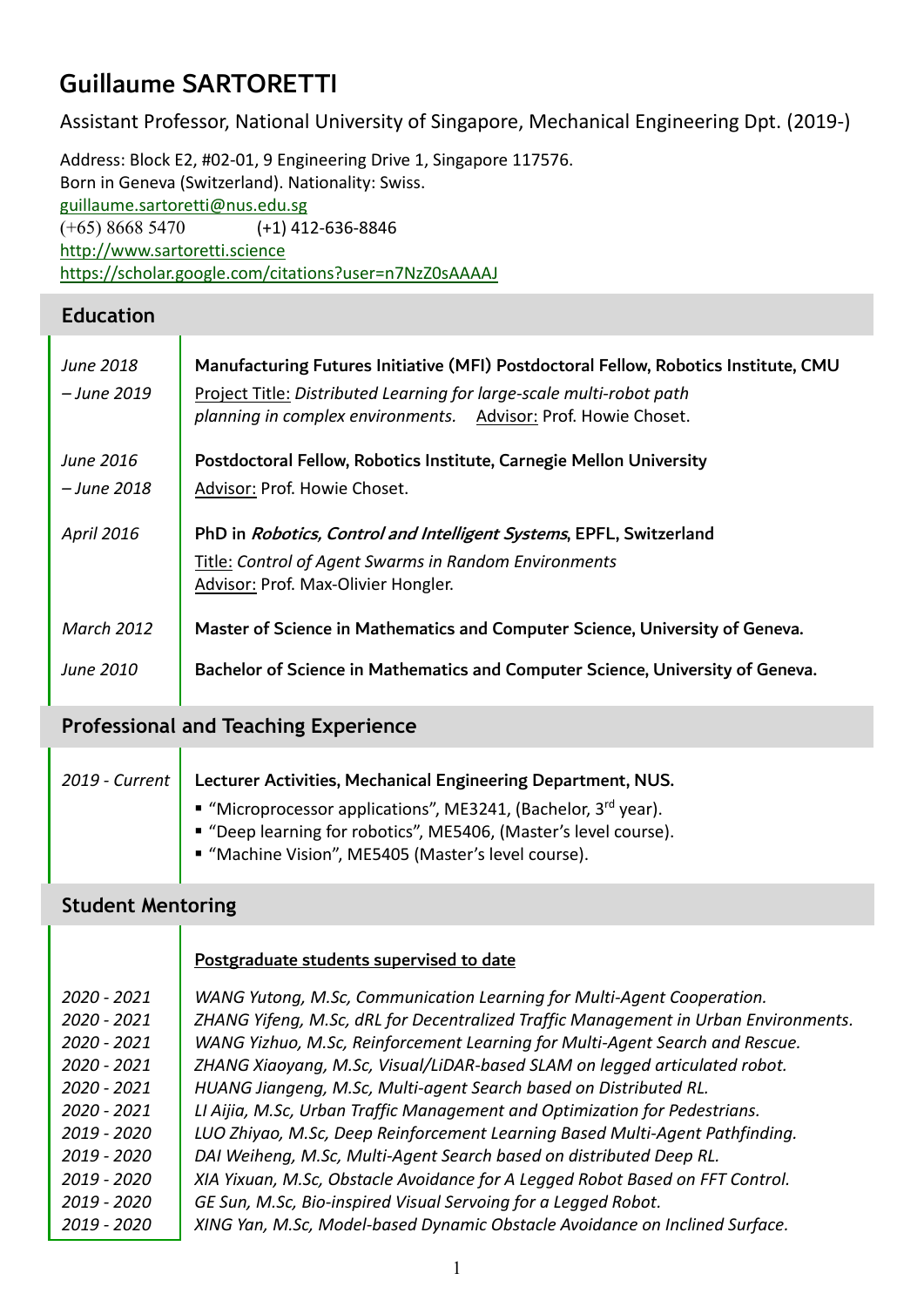### **Grants and Awards** *2021 - 2022* Seed Research Project, T-Lab@NUS (main PI). Project Title: *Learning Based Approaches for Advanced Multi-Agent Search Problems.* Co-PIs: Dr. Jiawei CAO. Amount: S\$ 60k. *2021 - 2024* MOE Academic Research Fund (AcRF) Tier 1 FRC Research Grant (main PI). Title: *Communication-Based AI Methods for Multi-Robot Decentralized Cooperation.* Amount: S\$ 226,5k. *2020 - 2022* Work Package 3 of "Urban Traffic Flow Smoothening Models" (Co-PI). Project Title: *Traffic Light Control for Optimal Traffic Flow.* Co-PIs: Profs. Kien Ming Ng (PI), Marcelo ANG, and Gerard LENG. Amount: S\$ 780k. *2020 - 2021* Seed Research Project, T-Lab@NUS (main PI). Project Title: *Scalable Decentralized Multi-Robot Search via Distributed RL.* Co-PIs: Drs. Swee Huat Rodney TEO and Jiawei CAO. Amount: S\$ 60k. *2018 - 2019* Manufacturing Futures Initiative (MFI) Postdoctoral Fellowship. Project Title: *Distributed Learning for large-scale multi-robot path planning in complex environments.* Advisor: Prof. Howie Choset. *2018 - 2019* Extreme Science and Engineering Discovery Environment (XSEDE) Startup grant in the form of 2'500 additional hours of GPU computation at the PSC.

#### **Invited Lectures, Seminars and Colloquia**

| 27/09/2021 | ETHZ Autonomy Talk, 1h Invited Seminar (virtual), https://voutu.be/2Jts4uFbbBM     |  |  |  |
|------------|------------------------------------------------------------------------------------|--|--|--|
| 02/12/2019 | National University of Singapore, Invited Seminar, Temasek Laboratory.             |  |  |  |
| 06/11/2019 | Case Western Reserve University, Invited Seminar, Mechanical & Aerospace Eng. Dpt. |  |  |  |
| 09/19/2018 | Invited Seminar at the National Robotics Engineering Center (NREC).                |  |  |  |
| 08/09/2018 | Tufts University, Invited Seminar, Computer Science Department.                    |  |  |  |
| 01/28/2016 | EPFL, Informal private presentation, DISAL laboratory.                             |  |  |  |
| 09/29/2015 | Drexel University, Private presentation, SAS and GRASP laboratories.               |  |  |  |
|            |                                                                                    |  |  |  |

#### **Other Academic Activities**

| 2021 - Current | Senior Program Committee Member (SPC) for the International Joint Conference on        |  |  |
|----------------|----------------------------------------------------------------------------------------|--|--|
|                | Artificial Intelligence (IJCAI) and the International Symposium on Multi-Robot and     |  |  |
|                | Multi-Agent Systems (MRS).                                                             |  |  |
| 2020 - Current | Associate Editor for IEEE RA-L (in the Multiple and Distributed Systems area).         |  |  |
| 2019 - Current | Guest Editor for Springer Nature Applied Sciences' topical collection on "Distributed" |  |  |
|                | <b>Mobile Robotic Systems."</b>                                                        |  |  |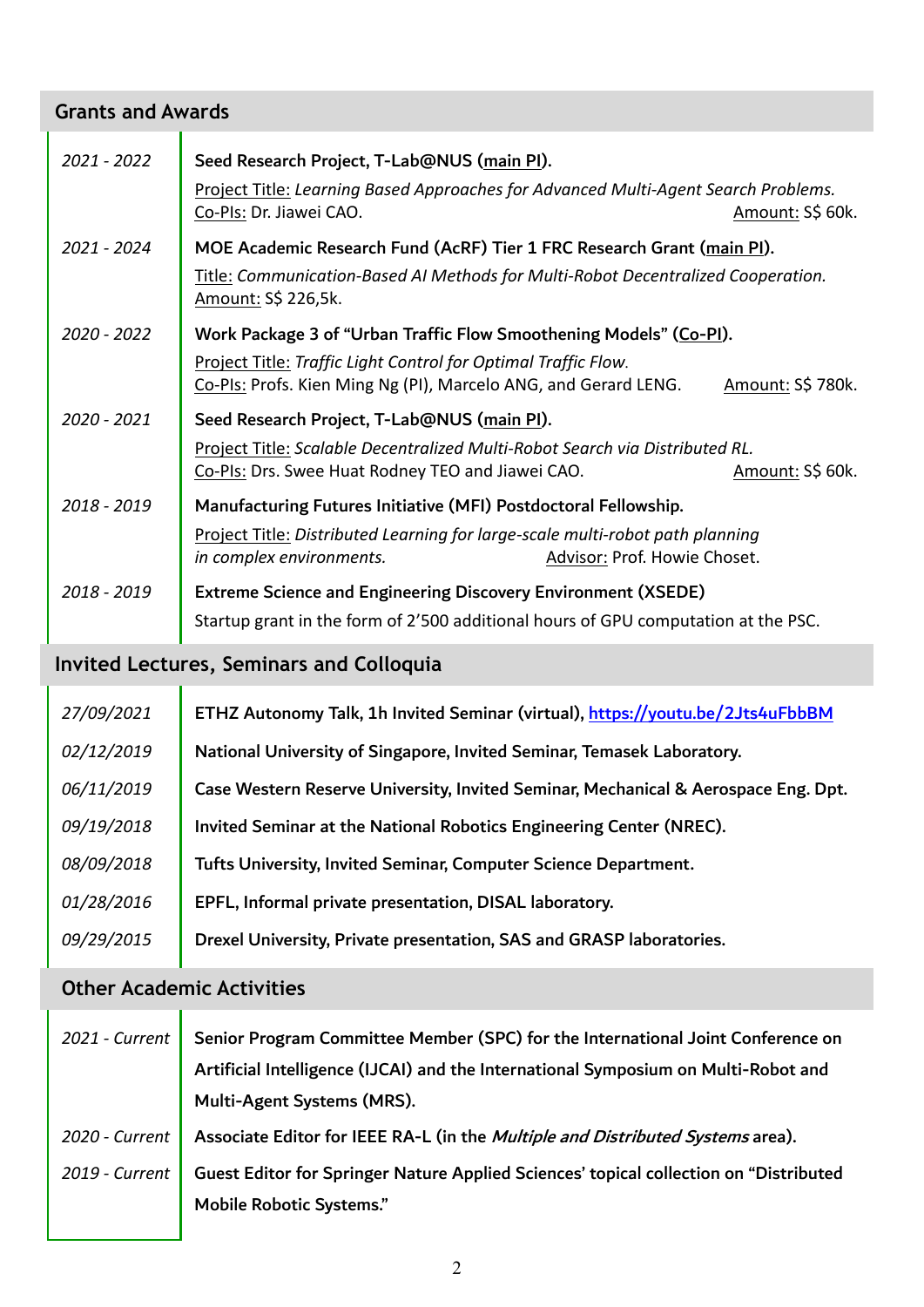| 2019 - Current | Reviewer for Science Robotics (ScienceMag), JAAMAS (Springer), SICOMP (Sage),        |  |  |
|----------------|--------------------------------------------------------------------------------------|--|--|
|                | Robotics and Automation Letters (RA-L, IEEE), as well as various international       |  |  |
|                | conferences on robotics and AI (ICRA, IROS, WAFR, AAMAS, ECC, ACC, IJCAI, CASE).     |  |  |
| 2018           | Session chair at the Int. Symp. on Distributed Autonomous Robotic Systems (DARS).    |  |  |
| 2015           | Session chair at the Inter. Symposium on Swarm Behavior and Bio-Inspired Robotics.   |  |  |
| 2013           | Session chair at the International Conference on Agents and Artificial Intelligence. |  |  |

## **Publications: Thesis and Refereed Book Chapters**

| 2016 | <b>PhD Thesis: G. Sartoretti</b> and M.-O. Hongler. Control of Agent Swarms in Random<br>Environments. EPFL, Lausanne (CH).                                           |
|------|-----------------------------------------------------------------------------------------------------------------------------------------------------------------------|
| 2013 | G. Sartoretti and M.-O. Hongler. Soft control of self-organized locally interacting<br>Brownian planar agents. Lecture Notes in Computer Science, pp.45-52. Springer. |
| 2012 | G. Sartoretti, J.-L. Falcone, B. Chopard, and M. J. Gander. Decentralized method for<br>traffic monitoring. Lecture Notes in Computer Science, pp.464-473. Springer.  |

# **Publications: Refereed Journal Papers**

| 2022 | S. Shaw, E. Wenzel, A. Walker, and G. Sartoretti. ForMIC: Foraging via Multiagent RL<br>with Implicit Communication. Submitted to Swarm Intelligence.                                                                                                                                                                                     |  |  |  |
|------|-------------------------------------------------------------------------------------------------------------------------------------------------------------------------------------------------------------------------------------------------------------------------------------------------------------------------------------------|--|--|--|
| 2021 | M. Damani, Z. Luo, E. Wenzel, and G. Sartoretti. PRIMAL <sub>2</sub> : Pathfinding via<br>Reinforcement and Multiagent Imitation Learning - Lifelong. IEEE Robotics and<br>Automation Letters (RA-L), 6(2):2666-2673.                                                                                                                     |  |  |  |
| 2021 | B. Chong, Y.O. Aydin, C. Gong, G. Sartoretti, Y. Wu, J.M. Rieser, H. Xing, P.E. Schiebel, J.W.<br>Rankin, K.B. Michel, A. Nicieza, J.R. Hutchinson, D.I. Goldman and H. Choset.<br>Coordination of lateral body bending and leg movements for sprawled posture<br>quadrupedal locomotion. The International Journal of Robotics Research. |  |  |  |
| 2020 | B. Freed, G. Sartoretti, and H. Choset. Simultaneous policy and discrete communication<br>learning for multi-agent cooperation. IEEE RA-L, 5(2):2498-2505.                                                                                                                                                                                |  |  |  |
| 2019 | G. Sartoretti, W. Paivine, Y. Shi, Y. Wu, H. Choset. Distributed learning of decentralized<br>control policies for articulated mobile robots. Transactions in Robotics, 35(5):1109-1122.                                                                                                                                                  |  |  |  |
| 2019 | G. Sartoretti, J. Kerr, Y. Shi, G. Wagner, T. K. S. Kumar, S. Koenig, H. Choset. PRIMAL:<br>Pathfinding via Reinforcement and Imitation Multi-Agent Learning. IEEE RA-L,<br>4(3):2378-2385.                                                                                                                                               |  |  |  |
| 2016 | G. Sartoretti. Leader-based versus soft control of multi-agent swarms. Artificial Life and<br>Robotics, 21(3):302-307.                                                                                                                                                                                                                    |  |  |  |
| 2016 | G. Sartoretti and M.-O. Hongler. Interacting Brownian swarms: Analytical results.<br>Entropy, 18, 27.                                                                                                                                                                                                                                     |  |  |  |
| 2014 | G. Sartoretti, M.-O. Hongler, M. Elias de Oliveira, and F. Mondada. Decentralized self-<br>selection of swarm trajectories: From dynamical system theory to robotic<br>implementation. Swarm Intelligence, vol. 8(no. 4):329-351.                                                                                                         |  |  |  |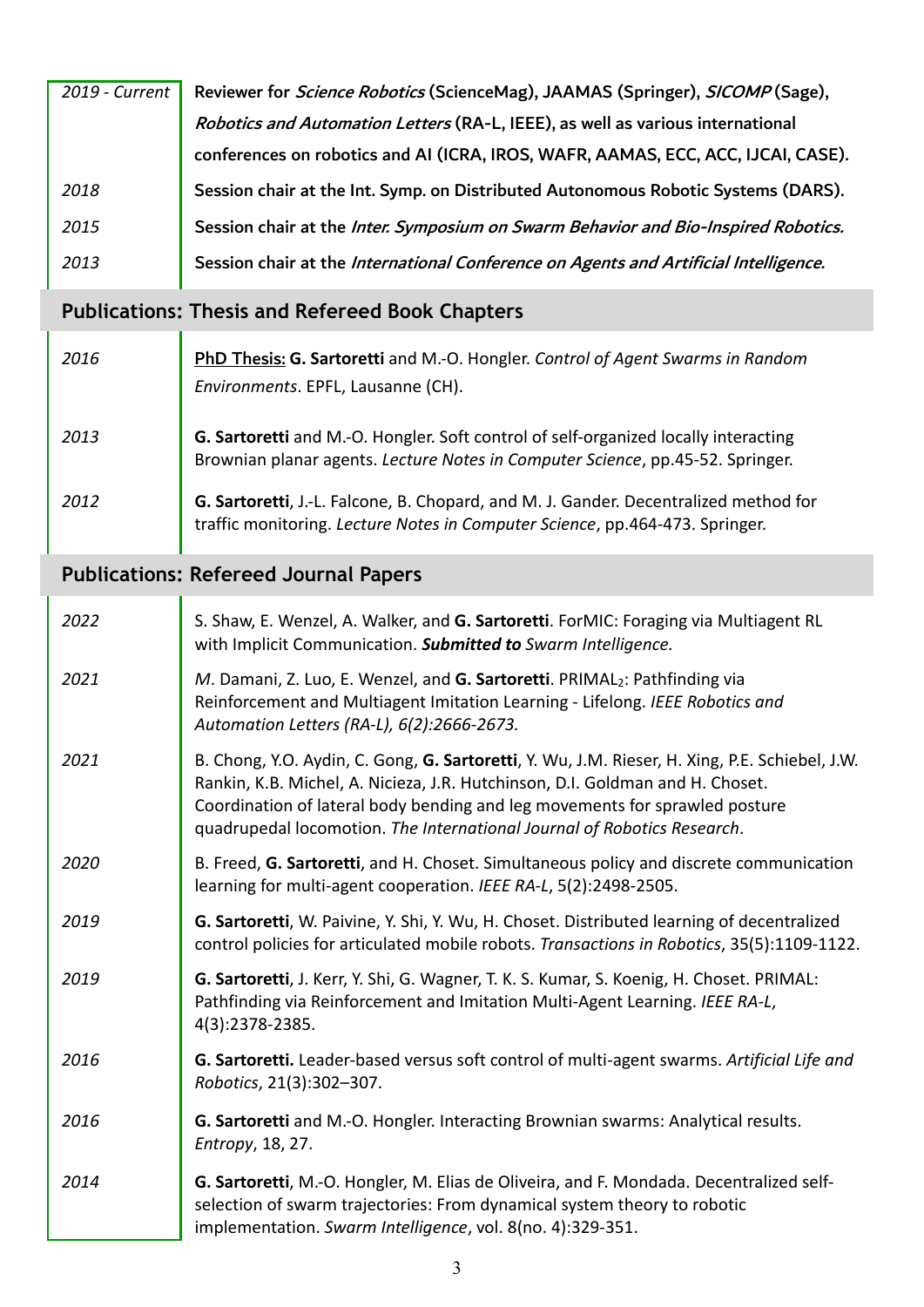| 2013 | G. Sartoretti and M.-O. Hongler. Self-organized mixed canonical-dissipative dynamics for<br>Brownian planar agents. Cybernetics and Physics, 2(1):41-46.                                                                                                            |  |  |
|------|---------------------------------------------------------------------------------------------------------------------------------------------------------------------------------------------------------------------------------------------------------------------|--|--|
| 2013 | B. Barbieri, G. Sartoretti, J.-L. Falcone, B. Chopard, and M. J. Gander. Traffic prediction<br>based on a local exchange of information. Journal of Cellular Automata, 8(5-6):429-441.                                                                              |  |  |
|      | <b>Publications: Refereed Conference Papers</b>                                                                                                                                                                                                                     |  |  |
| 2021 | G. Sartoretti, A. Rao, and H. Choset. Spectral-based distributed Ergodic coverage for<br>heterogeneous multi-agent search. 15th International Symposium on Distributed<br>Autonomous Robotics Systems (DARS 2021). Best Paper Award.                                |  |  |
| 2021 | G. Sartoretti, T. Wang, G. Chuang, Q. Li, and H. Choset. Autonomous decentralized<br>shape-based navigation for snake robots in dense environments. International<br>Conference on Robotics and Automation (ICRA 2021).                                             |  |  |
| 2020 | B. Freed, R. James, G. Sartoretti, and H. Choset. Sparse discrete communication<br>learning for multi-agent cooperation through backpropagation. IEEE/RSJ International<br>Conference on Intelligent Robots and Systems (IROS 2020).                                |  |  |
| 2020 | B. Freed, G. Sartoretti, J. Hu, and H. Choset. Communication learning via<br>backpropagation in discrete channels with unknown noise. Proceedings of AAAI 2020 -<br>34th Conference on Artificial Intelligence, pp.7160-7168.                                       |  |  |
| 2019 | B. Chong, Y. Ozkan Aydin, G. Sartoretti, J. Rieser, C. Gong, H. Xing, H. Choset, and D.<br>Goldman. A hierarchical geometric framework to design locomotive gaits for highly<br>articulated robots. Proceedings of Robotics: Science and Systems (RSS).             |  |  |
| 2019 | S. Shaw, G. Sartoretti, J. Olkin, W. Paivine, and H. Choset. Workspace CPG with body<br>pose control for stable, directed vision during omni-directional locomotion.<br>International Conference on Robotics and Automation (ICRA) 2019, pp.6316-6322.              |  |  |
| 2018 | G. Sartoretti, Y. Wu, W. Paivine, T. K. Satish Kumar, S. Koenig, and H. Choset. Distributed<br>reinforcement learning for multi-robot decentralized collective construction.<br>International Symposium on Distributed Autonomous Robotic Systems (DARS), pp.35-49. |  |  |
| 2018 | B. Chong, Y. Ozkan Aydin, C. Gong, G. Sartoretti, Y. Wu, J. Rieser, H. Xing, J. Rankin, K.<br>Michel, A. Nicieza, J. Hutchinson, D. Goldman, and H. Choset. Coordination of back<br>bending and leg movements for quadrupedal locomotion. RSS 2018.                 |  |  |
| 2018 | G. Sartoretti, Y. Shi, W. Paivine, M. Travers, and H. Choset. Distributed learning for the<br>decentralized control of articulated mobile robots. ICRA 2018, pp.3789-3794.                                                                                          |  |  |
| 2018 | G. Sartoretti, S. Shaw, K. Lam, N. Fan, M. Travers, and H. Choset. Central pattern<br>generator with inertial feedback for stable locomotion and climbing in unstructured<br>terrain. ICRA 2018, pp.5769-5775.                                                      |  |  |
| 2018 | F. Ruscelli, G. Sartoretti, J. Nan, Z. Feng, M. Travers, and H. Choset. Proprioceptive-<br>inertial autonomous locomotion for articulated robots. ICRA 2018, pp.3436-3441.                                                                                          |  |  |
| 2016 | G. Sartoretti, S. Shaw, and M. Ani Hsieh. Distributed planar manipulation in fluidic<br>environments. ICRA 2016, pp.5322-5327.                                                                                                                                      |  |  |
| 2015 | G. Sartoretti. Leader-based versus soft control of multi-agent swarms. SWARM 2015 -<br>International Symposium on Swarm Behavior and Bio-Inspired Robotics.                                                                                                         |  |  |

I